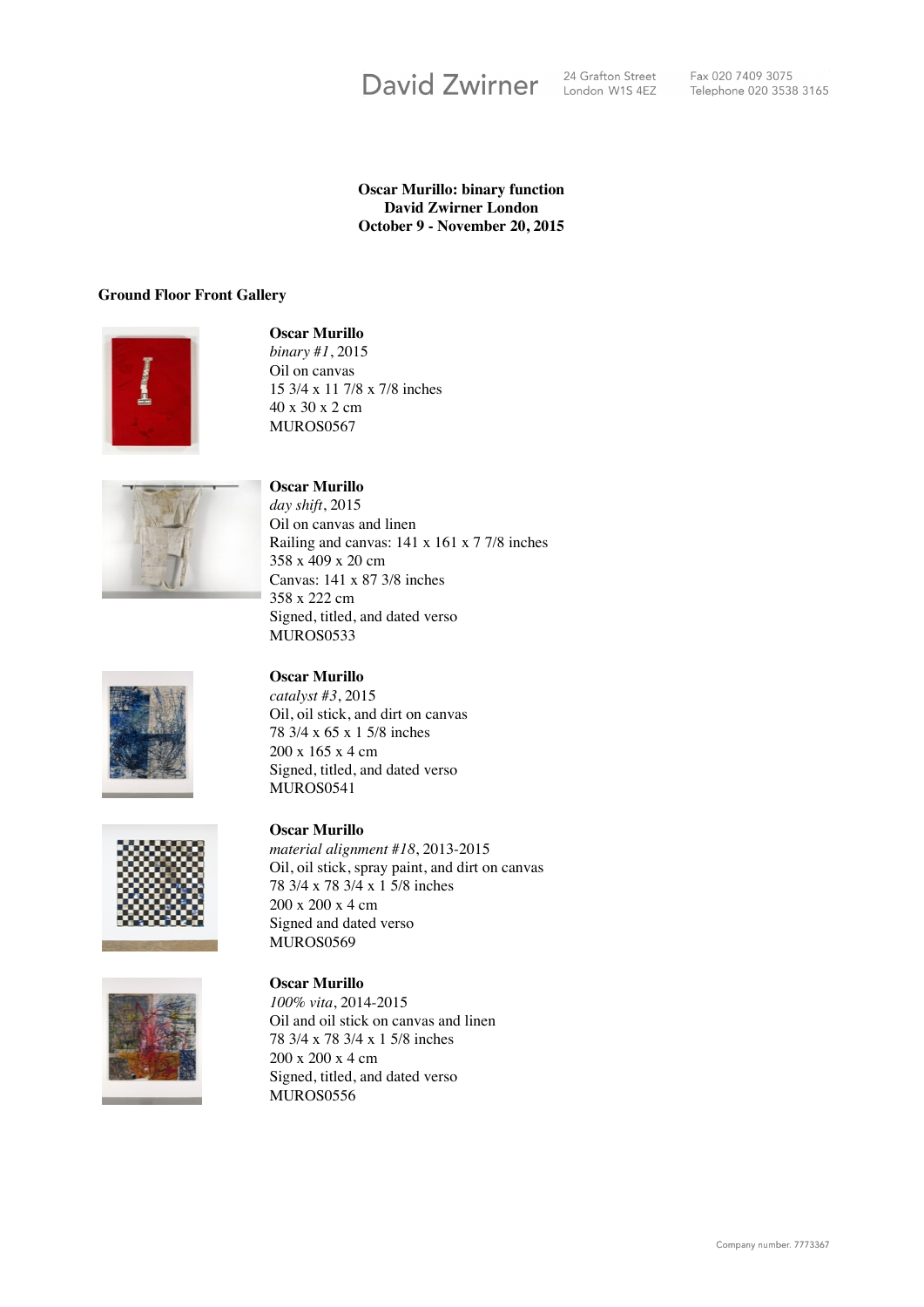

*catalyst*, 2015 Oil, oil stick and dirt on canvas 78 3/4 x 65 x 1 5/8 inches 200 x 165 x 4 cm Signed, titled, and dated verso MUROS0544



# **Oscar Murillo** *Untitled*, 2015 Oil on paper 17 5/8 x 16 3/8 x 1 5/8 inches 44.6 x 41.6 x 4 cm

MUROS0596

# **Ground Floor Back Gallery**



# **First Floor Front Gallery**



## **Oscar Murillo**

*meandering - black wall*, 2014-2015 Oil, dirt, corn, and clay on canvas and copper wire As installed: 119 3/8 x 387 3/8 x 15 inches 303 x 984 x 38 cm Certificate of Authenticity MUROS0585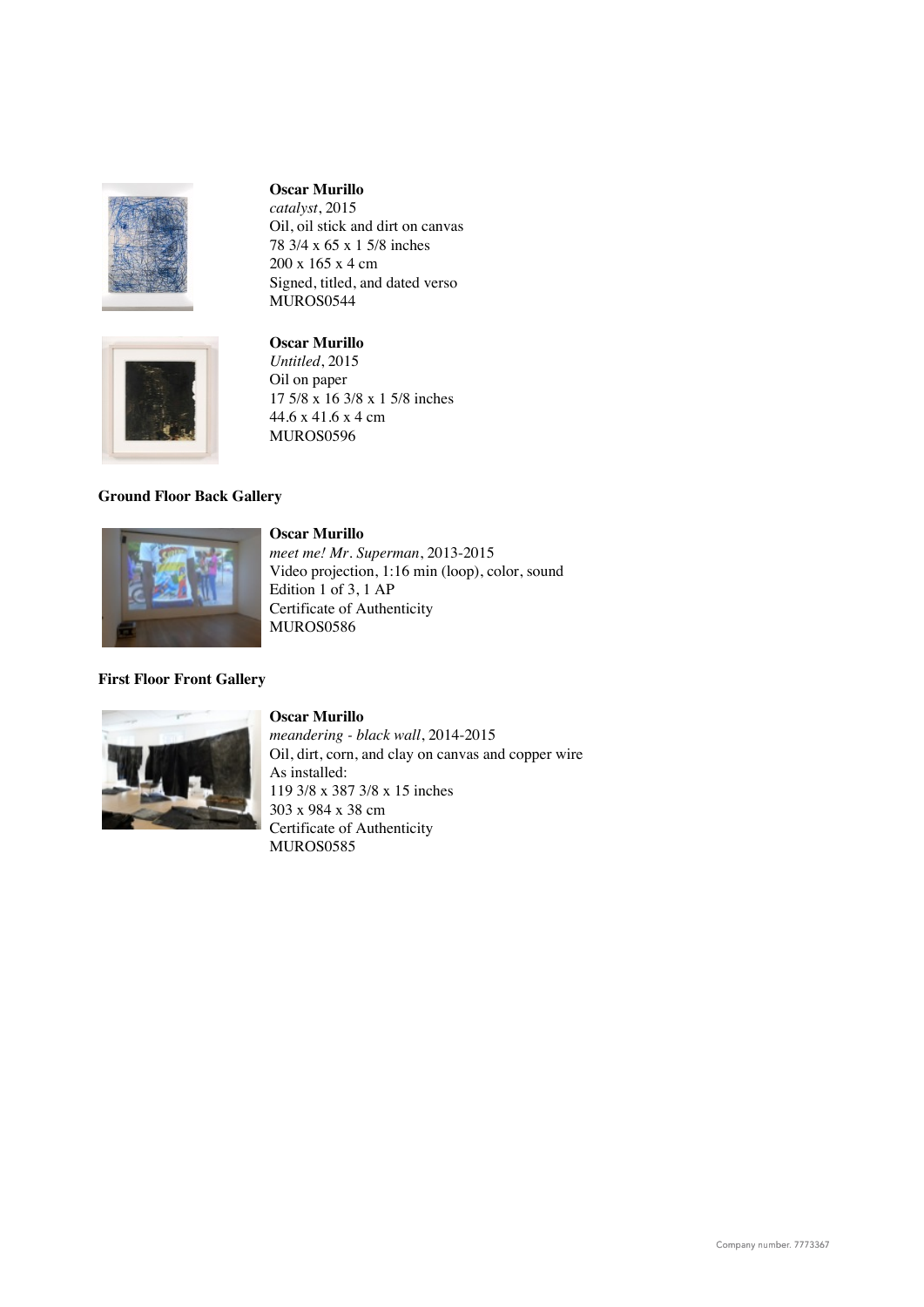

*conditions yet not known*, 2014-2015 Installation in three (3) parts Part 1: Clay, C-print, and wood Part 2: Stacked canvas, steel pallets, steel trollies, steel tables, electronic scale, corn, and clay Part 3: Oil on canvas Part 1: 31 1/2 x 12 5/8 x 5 1/2 inches 80 x 32 x 14 cm Part 2, three (3) pallets with stacked canvas: a) 19 6/8 x 51 1/4 x 57 1/2 inches 50 x 130 x 146 cm b) 2 3/4 x 59 1/8 x 52 3/4 inches 7 x 150 x 134 cm c) 2 1/4 x 47 1/4 x 47 1/4 inches 5.5 x 120 x 120 cm Part 2, electronic scale with stacked canvas: 33 7/8 x 52 x 69 3/8 inches 86 x 132 x 176 cm Part 2, two (2) sets of tables with stacked canvas, corn, and clay: a) 86 1/4 x 93 3/8 x 53 5/8 inches 219 x 237 x 136 cm b) 107 1/8 x 90 5/8 x 41 inches 272 x 230 x 104 cm Part 2, five (5) steel trollies with corn and clay, each: 23 1/2 x 47 x 29 1/4 inches 59.5 x 119.2 x 74.3 cm Part 3: 39 3/8 x 59 1/8 x 1 3/8 inches 100 x 150 x 3.5 cm MUROS0599



*HSBC, pork pashtuk*, 2014-2015 Oil and oil stick on canvas and linen 114 1/4 x 98 1/2 x 1 5/8 inches 290 x 250 x 4 cm Signed, titled, and dated verso MUROS0535





## **Oscar Murillo**

*tea, HSBC, grid*, 2013-2015 Oil and oil stick on canvas and linen 98 1/2 x 98 1/2 x 1 5/8 inches 250 x 250 x 4 cm Signed, titled, and dated verso MUROS0538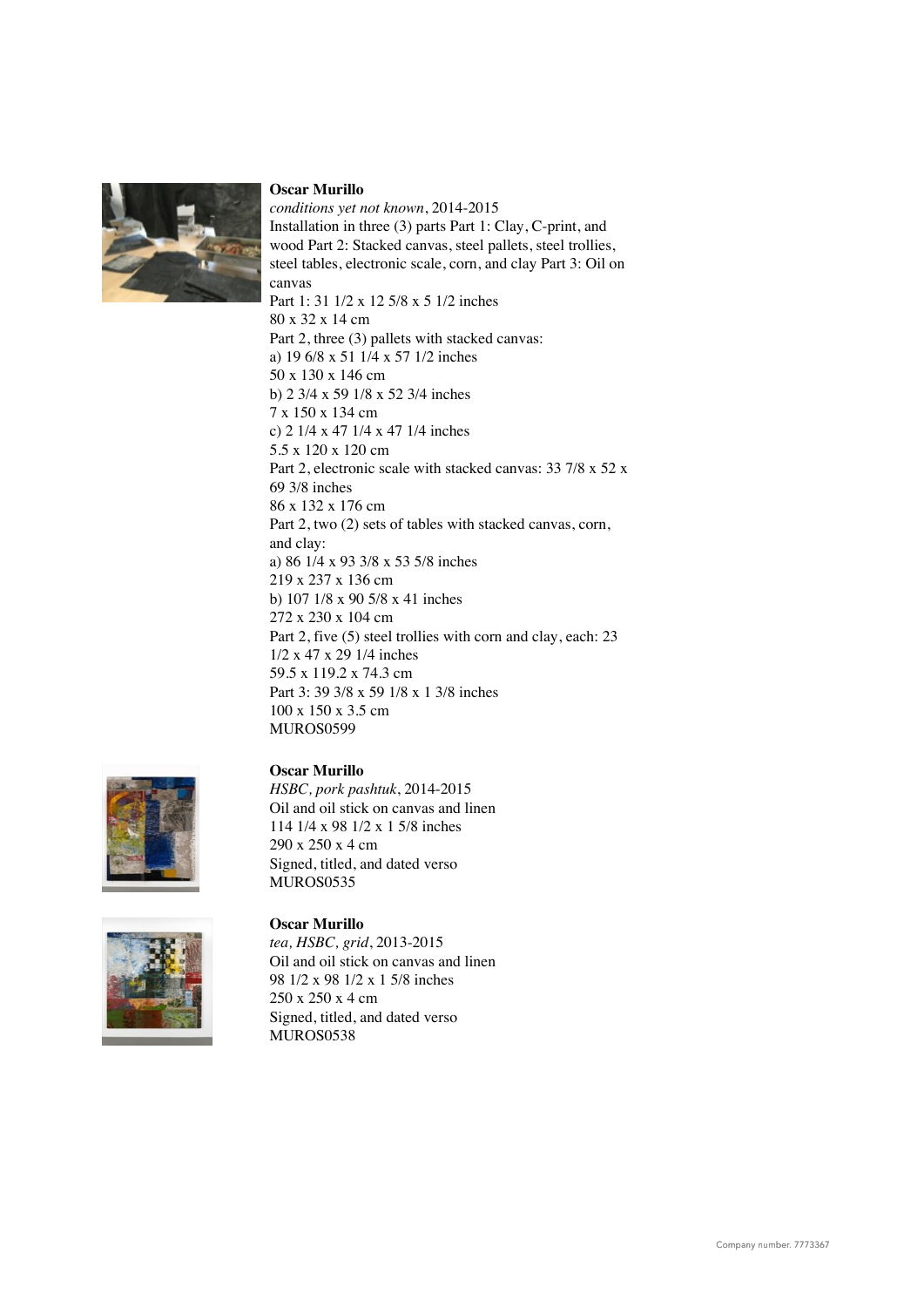

*pork, oriental, tea*, 2014-2015 Oil and oil stick on canvas and linen 88 5/8 x 88 5/8 x 1 5/8 inches 225 x 225 x 4 cm Signed, titled, and dated verso MUROS0565

# **First Floor Back Gallery**



## **Oscar Murillo**

*Untitled*, 2015 Oil and graphite on paper 21 5/8 x 16 5/8 x 1 5/8 inches 54.7 x 42.3 x 4 cm MUROS0600



# **Oscar Murillo** *Untitled*, 2015 Oil and graphite on paper 21 5/8 x 16 5/8 x 1 5/8 inches 54.7 x 42.3 x 4 cm





# **Oscar Murillo**

MUROS0601

*Untitled*, 2015 Oil and graphite on paper 21 5/8 x 16 5/8 x 1 5/8 inches 54.7 x 42.3 x 4 cm MUROS0602

# **Oscar Murillo**

*Untitled*, 2015 Oil and graphite on paper 21 5/8 x 16 5/8 x 1 5/8 inches 54.7 x 42.3 x 4 cm MUROS0603